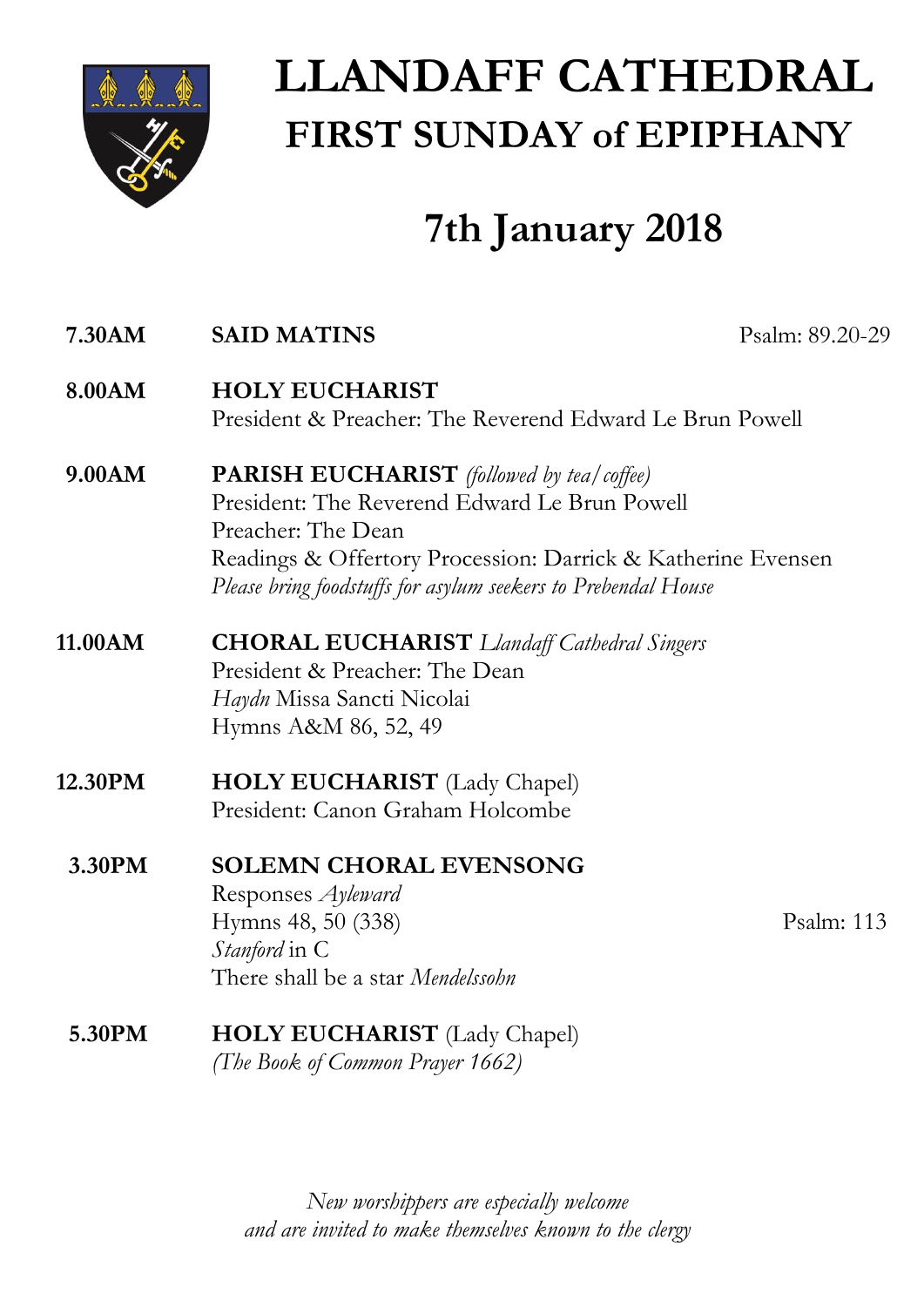## **Sunday 7 January 2018: THE FIRST SUNDAY of EPIPHANY**

#### **Collect**

Gracious God, who by the leading of a star manifested your only Son to the peoples of the earth: mercifully grant that we, who know you now by faith, may at last behold your glory face to face; through Jesus Christ your Son our Lord, who is alive and reigns with you in the unity of the Holy Spirit, one God, now and for ever. **Amen.**

### **A reading from the Book of the Prophet Isaiah Isaiah 60.1–6**

Arise, shine; for your light has come, and the glory of the Lord has risen upon you. For darkness shall cover the earth, and thick darkness the peoples; but the Lord will arise upon you, and his glory will appear over you. Nations shall come to your light, and kings to the brightness of your dawn. Lift up your eyes and look around; they all gather together, they come to you; your sons shall come from far away, and your daughters shall be carried on their nurses' arms. Then you shall see and be radiant; your heart shall thrill and rejoice, because the abundance of the sea shall be brought to you, the wealth of the nations shall come to you. A multitude of camels shall cover you, the young camels of Midian and Ephah; all those from Sheba shall come. They shall bring gold and frankincense, and shall proclaim the praise of the Lord.

*This is the word of the Lord*. **Thanks be to God.**

# **Psalm 72.10–15**

| 10 | May the kings of Tarshish and of the isles give presents:                |
|----|--------------------------------------------------------------------------|
|    | the kings of Sheba and Seba bring their gifts.                           |
| 11 | May all kings fall down before him:                                      |
|    | and all nations do him service.                                          |
| 12 | For he shall deliver the poor when he crieth:                            |
|    | the needy also and him that hath no helper.                              |
| 13 | He shall have pity upon the lowly and poor:                              |
|    | and shall preserve the lives of the needy.                               |
| 14 | He shall deliver them from oppression and violence:                      |
|    | and dear shall their blood be in his sight.                              |
| 15 | Long may he live, and may there be given unto him of the gold of Sheba:  |
|    | may prayer be made for him continually, and may men bless him every day. |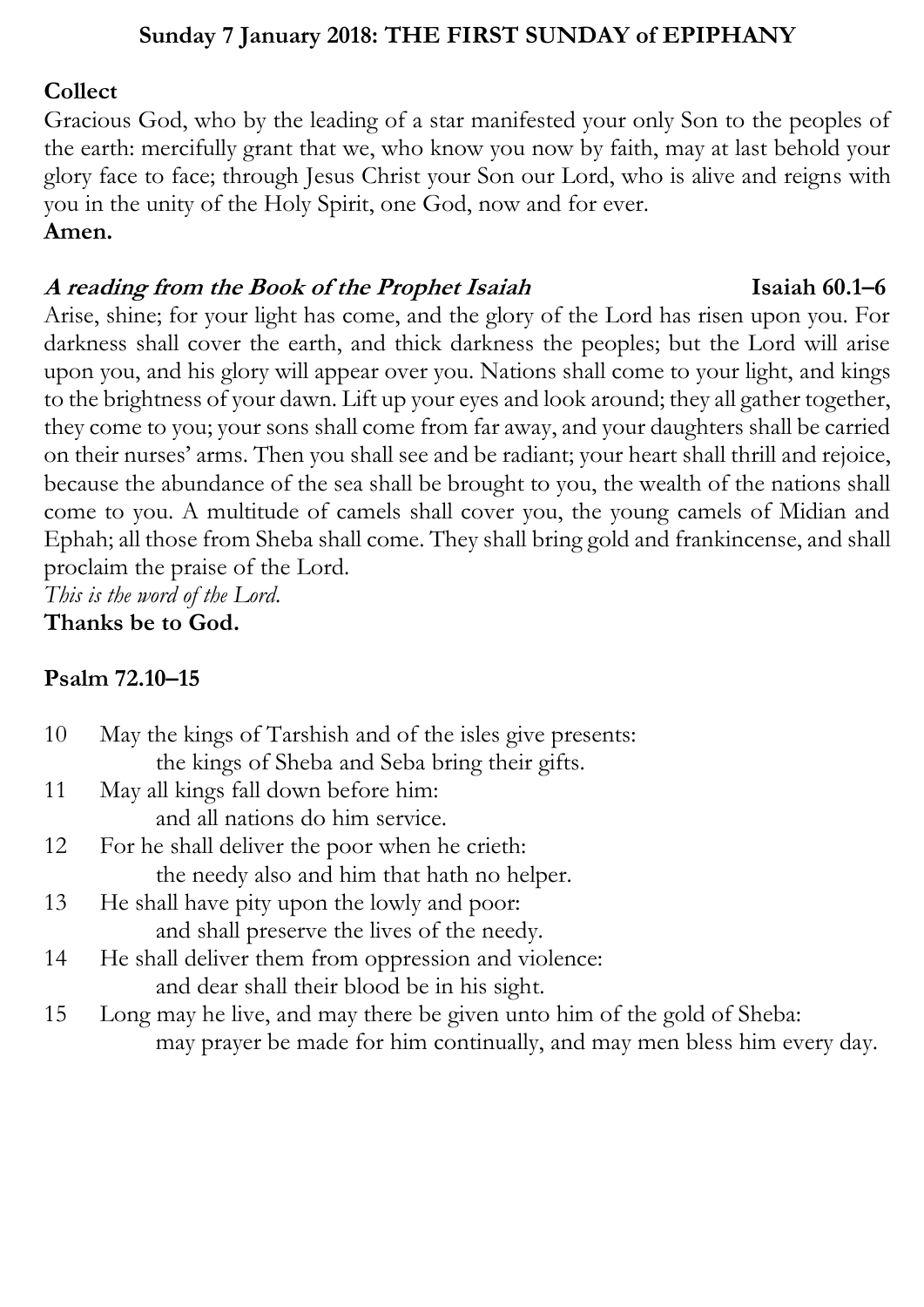#### **A reading from the St Paul's Letter to the Ephesians Ephesians 3.1–12**

This is the reason that I Paul am a prisoner for Christ Jesus for the sake of you Gentiles - for surely you have already heard of the commission of God's grace that was given to me for you, how the mystery was made known to me by revelation, as I wrote above in a few words, a reading of which will enable you to perceive my understanding of the mystery of Christ. In former generations this mystery was not made known to humankind, as it has now been revealed to his holy apostles and prophets by the Spirit: that is, the Gentiles have become fellow-heirs, members of the same body, and sharers in the promise in Christ Jesus through the gospel.

Of this gospel I have become a servant according to the gift of God's grace that was given to me by the working of his power. Although I am the very least of all the saints, this grace was given to me to bring to the Gentiles the news of the boundless riches of Christ, and to make everyone see what is the plan of the mystery hidden for ages in God who created all things; so that through the church the wisdom of God in its rich variety might now be made known to the rulers and authorities in the heavenly places. This was in accordance with the eternal purpose that he has carried out in Christ Jesus our Lord, in whom we have access to God in boldness and confidence through faith in him.

*This is the word of the Lord.* 

### **Thanks be to God.**

# *Listen to the Gospel of Christ according to Saint Matthew.* **Matthew 2.1–12**

#### **Glory to you, O Lord.**

In the time of King Herod, after Jesus was born in Bethlehem of Judea, wise men from the East came to Jerusalem, asking, 'Where is the child who has been born king of the Jews? For we observed his star at its rising, and have come to pay him homage.' When King Herod heard this, he was frightened, and all Jerusalem with him; and calling together all the chief priests and scribes of the people, he inquired of them where the Messiah was to be born. They told him, 'In Bethlehem of Judea; for so it has been written by the prophet: "And you, Bethlehem, in the land of Judah, are by no means least among the rulers of Judah; for from you shall come a ruler who is to shepherd my people Israel." Then Herod secretly called for the wise men and learned from them the exact time when the star had appeared. Then he sent them to Bethlehem, saying, 'Go and search diligently for the child; and when you have found him, bring me word so that I may also go and pay him homage.' When they had heard the king, they set out; and there, ahead of them, went the star that they had seen at its rising, until it stopped over the place where the child was. When they saw that the star had stopped, they were overwhelmed with joy. On entering the house, they saw the child with Mary his mother; and they knelt down and paid him homage. Then, opening their treasure-chests, they offered him gifts of gold, frankincense, and myrrh. And having been warned in a dream not to return to Herod, they left for their own country by another road.

*This is the Gospel of the Lord.*

**Praise to you, O Christ.**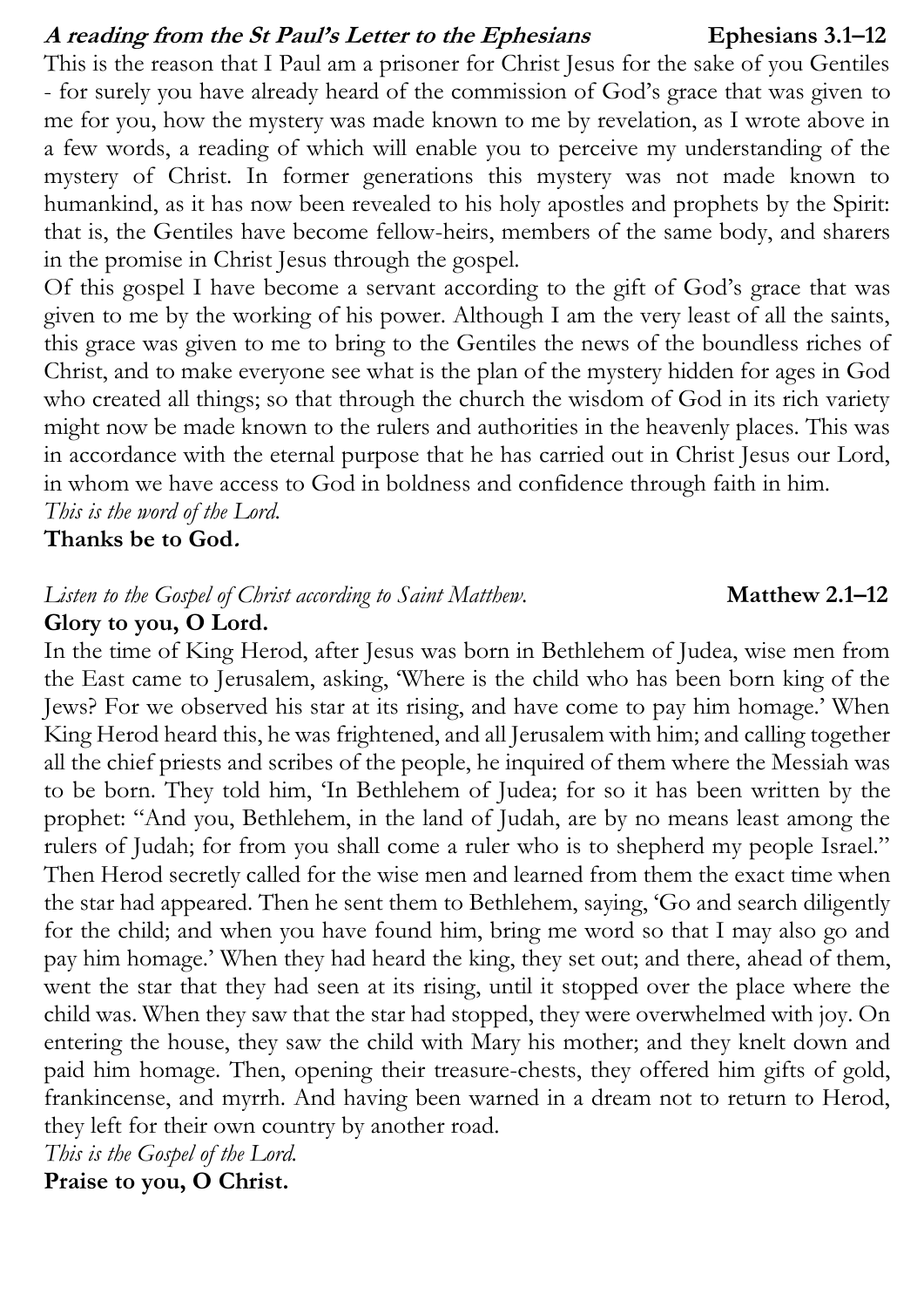# **HYMNS AT THE 11AM PARISH EUCHARIST**

# **THE PROCESSIONAL HYMN**

The first Nowell the angel did say was to Bethlehem's shepherds in fields as they lay; in fields where they lay keeping their sheep on a cold winter's night that was so deep: *Nowell, nowell, nowell, nowell born is the King of Israel!*

> The wise men from a country far looked up and saw a guiding star; they travelled on by night and day to reach the place where Jesus lay:

At Bethlehem they entered in, on bended knee they worshipped him; they offered there in his presence their gold and myrrh and frankincense:

Then let us all with one accord sing praises to our heavenly Lord; for Christ has our salvation wrought and with his blood mankind has bought.

Words: Cornish Carol, adapted by Michael Perry (1942-1996) Music: THE FIRST NOWELL English Traditional Melody arranged by John Stainer (1840-1901)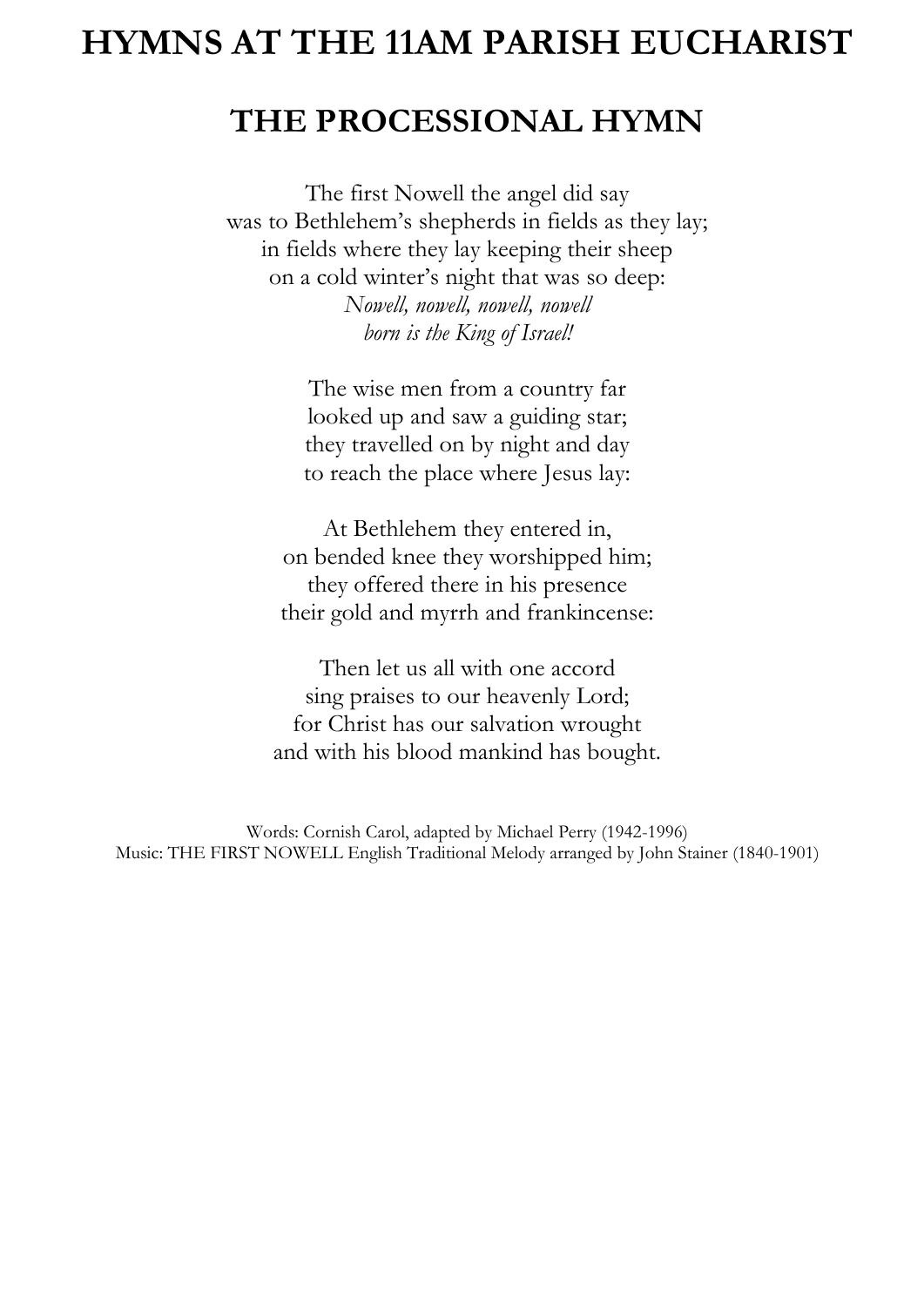# **OFFERTORY HYMN**

O worship the Lord in the beauty of holiness! bow down before him, his glory proclaim; with gold of obedience, and incense of lowliness, kneel and adore him, the Lord is his name!

Low at his feet lay thy burden of carefulness, high on his heart he will bear it for thee, comfort thy sorrows, and answer thy prayerfulness, guiding thy steps as may best for thee be.

Fear not to enter his courts in the slenderness of the poor wealth thou wouldst reckon as thine: truth in its beauty, and love in its tenderness, these are the offerings to lay on his shrine.

These, though we bring them in trembling and fearfulness, he will accept for the name that is dear; mornings of joy give for evenings of tearfulness, trust for our trembling and hope for our fear.

O worship the Lord in the beauty of holiness! bow down before him, his glory proclaim; with gold of obedience, and incense of lowliness, kneel and adore him, the Lord is his name!

Words: John Samuel Bewley Monsell (1811-75) Music: WAS LEBET Melody from the Rheinhardt (1754)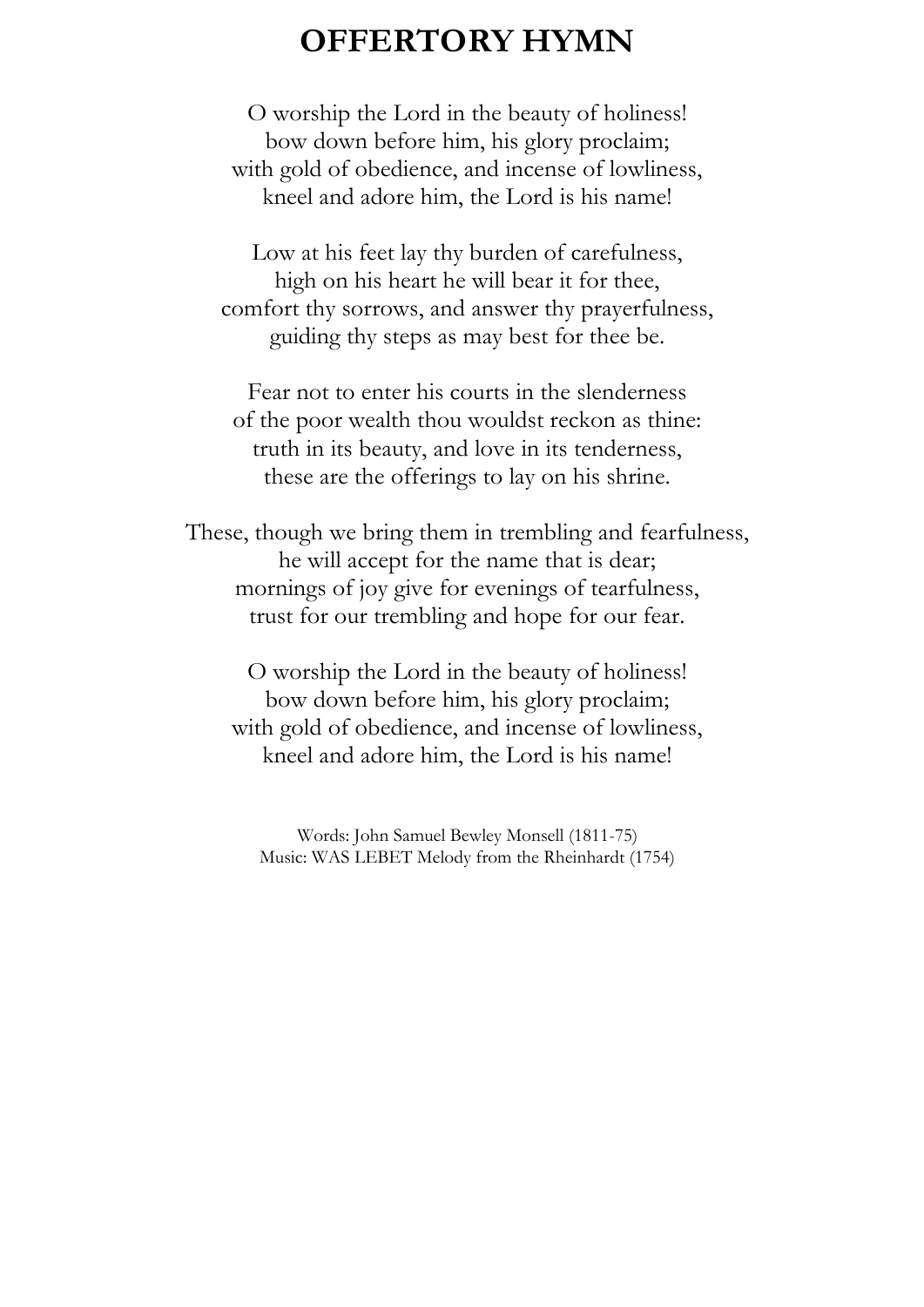# **POST COMMUNION HYMN**

Brightest and best of the sons of the morning, dawn on our darkness, and lend us thine aid; star of the east, the horizon adorning, guide where our infant Redeemer is laid.

Cold on his cradle the dew-drops are shining; low lies his head with the beasts of the stall; angels adore him in slumber reclining, Maker and Monarch and Saviour of all.

Say, shall we yield him, in costly devotion, odours of Edom, and offerings divine, gems of the mountain and pearls of the ocean, myrrh from the forest, or gold from the mine?

Vainly we offer each ample oblation, vainly with gifts would his favour secure: richer by far is the heart's adoration, dearer to God are the prayers of the poor.

Brightest and best of the sons of the morning, dawn on our darkness, and lend us thine aid; star of the east, the horizon adorning, guide where our infant Redeemer is laid.

Words: Reginald Heber (1783-1826) Music: EPIPHANY Joseph Francis Thrupp (1827-67)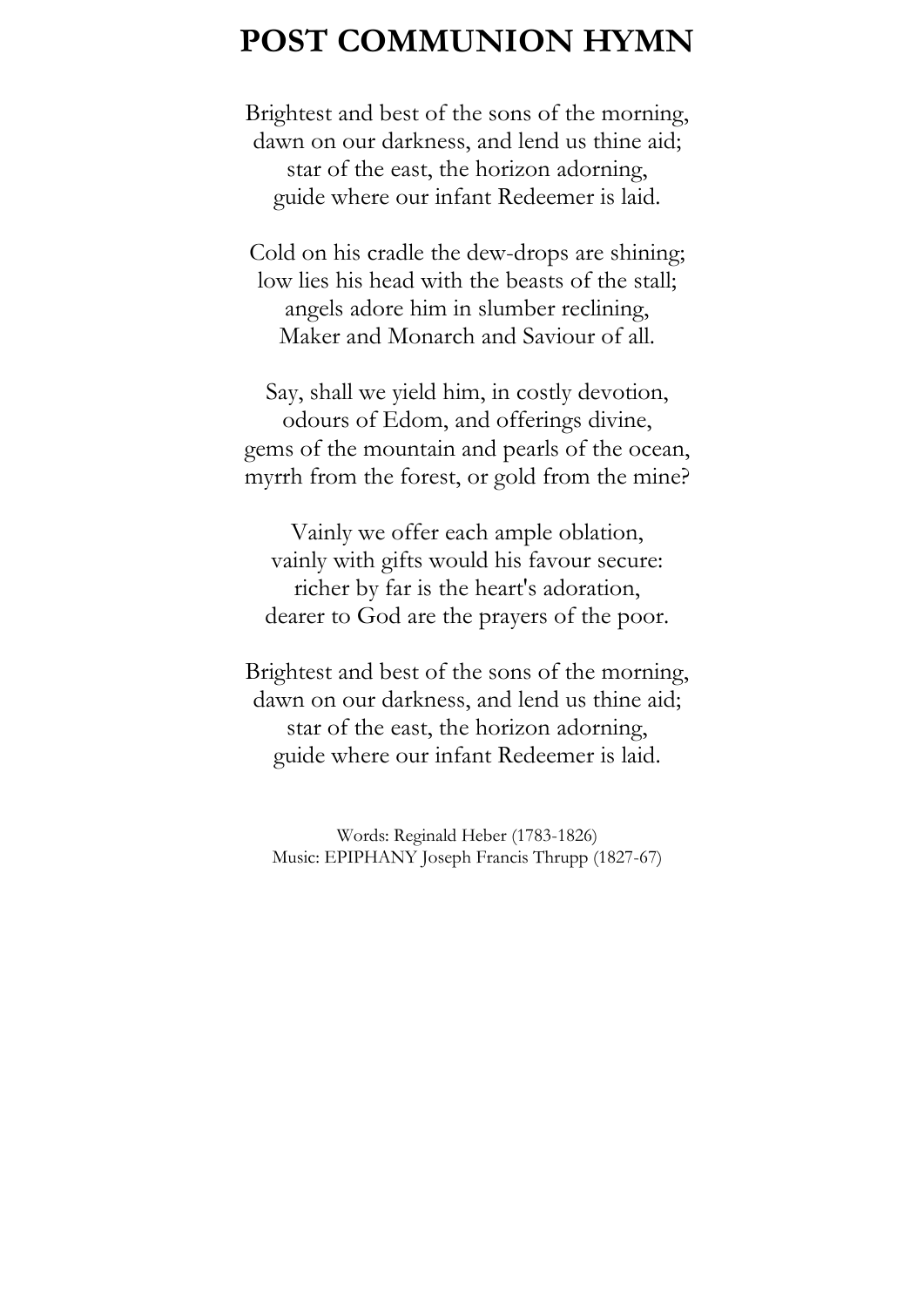# **SERVICES THIS WEEK**

|                                                                     | Holy Eucharist                           | Evensong                |
|---------------------------------------------------------------------|------------------------------------------|-------------------------|
| Monday<br>The Baptism of<br>Christ                                  | $9.30$ am                                | $5.15 \text{pm}$ (said) |
| Tuesday                                                             | 9.30am Yr Offeren<br>12.00 <sub>pm</sub> | $5.15 \text{pm}$ (said) |
| Wednesday<br>William Laud                                           | $9.30$ am                                | $5.15 \text{pm}$ (said) |
| Thursday<br>Rhys Pritchard,<br>William Williams &<br>Isaac Williams | 10.00am Yr Offeren<br>11.00am            | $5.15 \text{pm}$ (sung) |
| Friday                                                              | $9.30$ am                                | $5.15 \text{pm}$ (sung) |
| Saturday<br>Hilary                                                  | $9.30$ am                                | $5.15 \text{pm}$ (said) |

# **WEEKLY PRAYER INTENTIONS**

| Sunday:    | The Anglican Church in Aotearoa, New Zealand & Polynesia<br>Llanilid w Pencoed: The Rev'd Ian Hodges                       |
|------------|----------------------------------------------------------------------------------------------------------------------------|
| Monday:    | Diocese of Afikpo (Enugu, Nigeria)<br>Glyncorrwg & the Upper Afan Valley w Caerau St Cynfelyn:<br>The Rev'd Beverly Reaney |
| Tuesday:   | Diocese of Agra (North India)<br>Llangynwyd w Maesteg: The Rev'd Geraldine Blyth                                           |
| Wednesday: | Diocese of Aguata (Niger, Nigeria)<br>All Officers of the Diocese of Llandaff                                              |
| Thursday:  | Diocese of Aipo Rongo (Papua New Guinea)<br>Troedrhiwgarth: The Rev'd Christopher Reaney                                   |
| Friday:    | Diocese of Ajayi Crowther (Ibadan, Nigeria)<br>Deanery of Margam: The Rev'd Canon Philip Masson                            |
| Saturday:  | Diocese of Akoko (Ondo, Nigeria)<br>Baglan: The Rev'd Stephen Jenkyns                                                      |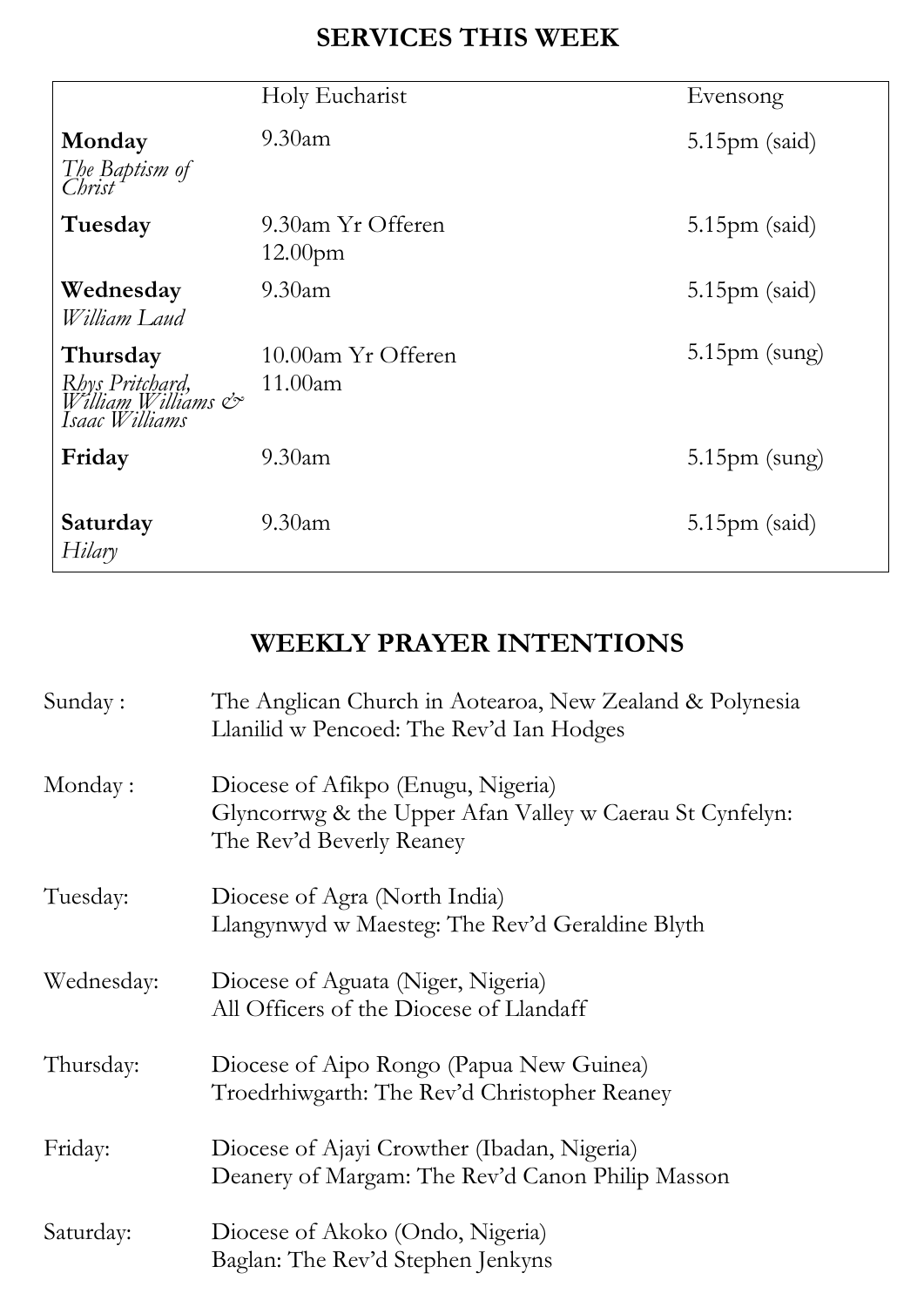#### **Those who have asked for prayer**

Steffan Lewis, Stephen Williams, Jean Howells, Diane Jones, Susan Evans, Howard Bartlett, Fr Roger Dixon, Rachael Bland, Marina Arulanandam, Archie Conway-Gardner, Ramsay Withers, Canon Graham Francis, Russ Stroud

## **The longterm sick and housebound,** among them:

Mary Wines, Natalie Doreen Evans, Morley Lewis, Audrey Lisk, Alun Brunt, Ruth Phelps, Sid Baldwin, Tania Shankland, John Brewster, Fred Mudge, Tom Bailey, Sue Gaunts, Dafydd Hughes, Pat Williams, Sheila Davies

# **The departed**

| Recently departed: | Susan Comley, Laura North, Shirley Newman, Sheila Evans |
|--------------------|---------------------------------------------------------|
| Year's mind:       |                                                         |
| 7 January          | William Henry Kendall                                   |
| 8 January          | Freda Mary Olwyn Graham                                 |
| 9 January          | Jessie Lilian Davies, George Askey                      |
| 11 January         | Robert Godfrey Waldron, Kenneth Morgan Harris (Priest), |
|                    | Peter Merrett Williams, Marilyn Eileen Griffiths        |
| 12 January         | Phillip Henry Evans                                     |
| 13 January         | Joyce Enoch, Percy Gwilym Allen, Chloe Jones            |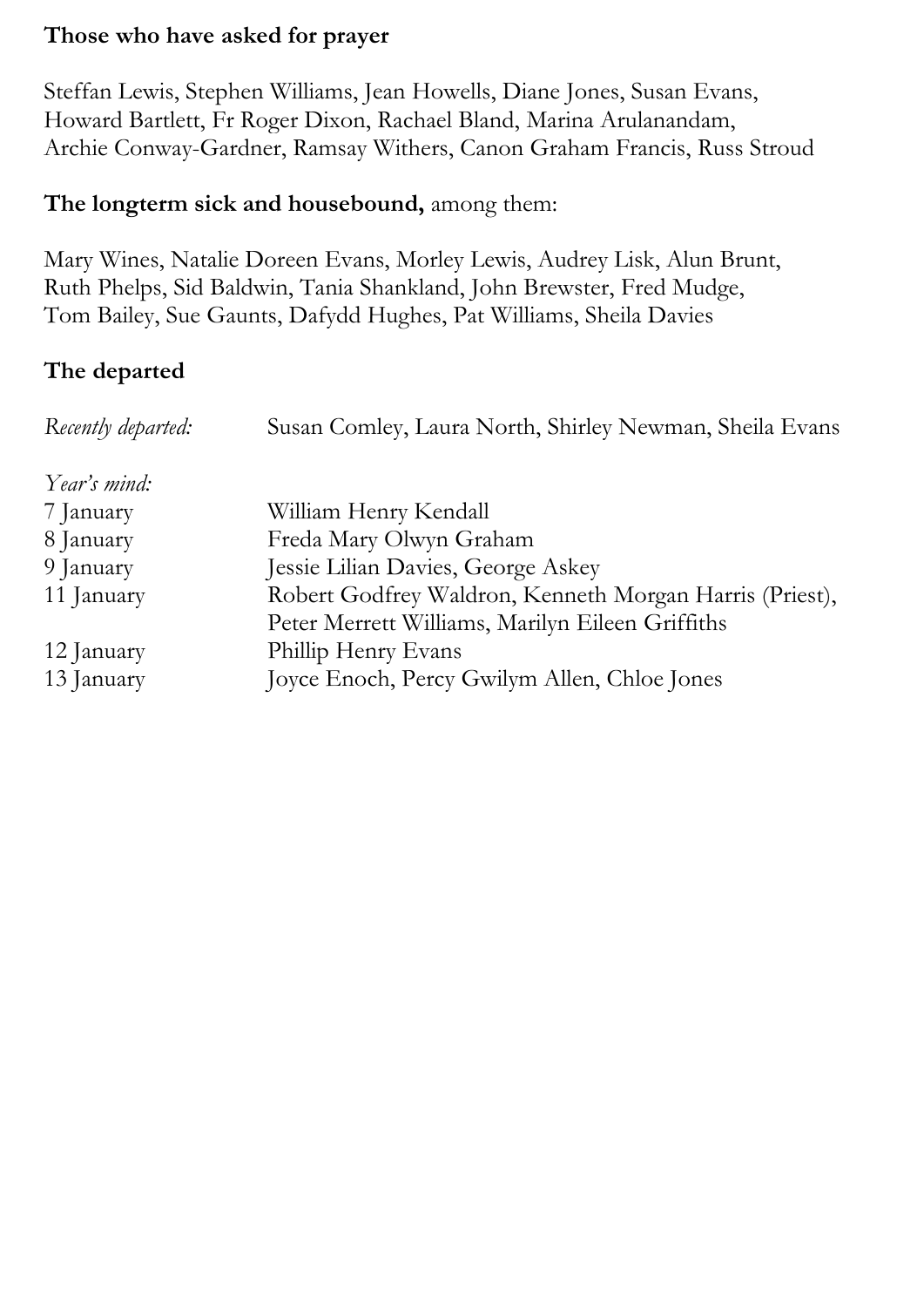# **NOTICES**

**Thinking about Adult Baptism or Confirmation?** Want to find out more about the Christian faith? Contact Canon Mari Price on 07583 073197. Classes begin on Tuesday 9 January, 2018.

**Clerestory Works:** As we approach the beginning of the next stage of the repair work to the Cathedral clerestory which will take place in the Choir, the Cathedral Organ has been covered internally with plastic sheeting to protect it from dust and dirt. The Organ console (from where the instrument is played) has also been boxed in. This means we will be without the organ for the duration of the work bringing our wonderful Steinway piano into its own to accompany our worship. Choral services will continue as usual during this period, with the Cathedral choir returning to their duties from Thursday 11 January onwards. I am grateful to all of our musicians, particularly those who usually play the organ, for their willingness and flexibility during what will be a interesting and different period for us all. We look forward to having the organ back during the latter part of Lent. Stephen Moore.

**Opportunities for New Sunday School Leaders:** Our thriving Sunday School meets in Prebendal House at 9.00am every week in term time, with up to 100 children attending (aged 3-11) plus a monthly youth meeting on the last Sunday of each month. There is an enthusiastic and experienced team of leaders already, but as we start 2018 there is an opportunity for new volunteers to come forward. The work is very rewarding and it is not necessary to commit to attend every single week. We can provide some training and have excellent teaching resources to draw on. If you would like to find out more please speak to Fr Edward in the first instance or email expressing your interest to gerardbates@talktalk.net. All new leaders must be willing to provide references and complete a DBS check.

**Upcoming Llandaff Mothers' Union Events:** Monday 15 January – Branch Lunch at the Maltsters, names and payment to Barbara Treharne. Guests of members, visitors and prospective members are very welcome to attend our meetings held in the Parish Hall. Llandaff Parish Mothers' Union. Monday 29 January – The Wave of Prayer in the Dyfrig Chapel. Please assemble at 10.45am as our slot starts at 10.56 am. For further information please contact Enid Evans.

**Friends of Llandaff Cathedral Annual Lunch:** The 2018 annual lunch will be held at Cardiff Metropolitan University, Western Avenue on Thursday 1 February. Menu - Pan fried chicken breast accompanied by Lyonnaise potatoes and seasonal vegetables or vegetarian option, followed by rosemary pannacotta with winter berry compote and vanilla thyme shortbread, and tea/coffee. Tickets at  $f$ ,12 each are now available from Linda Quinn, 74 Pencisely Road, CF5 1DH. Cheques payable to Friends of Llandaff Cathedral and SAE please. Please state any dietary requirements when booking. Do come and join us for this friendly occasion with our neighbours.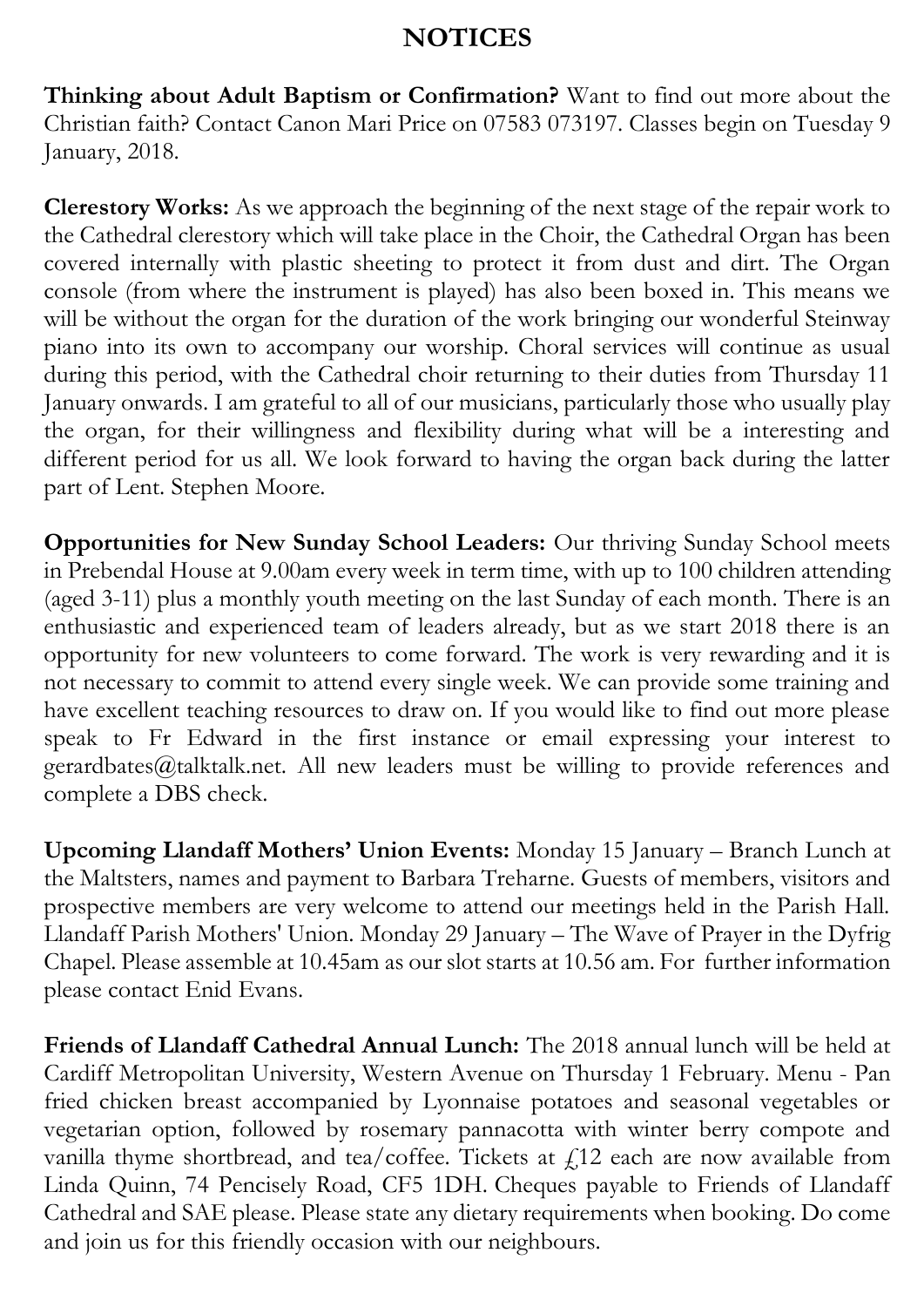**Stewardship Campaign Update:** A sincere thanks to the members of our congregations who have changed their financial giving to Gift Direct and those who have increased their Gift Direct giving. Members of the PCC will be available over the next few weeks on Sundays at morning services, by the West Door of the Cathedral. They will be happy to answer any concerns regarding the ongoing stewardship campaign and will have the necessary Gift Direct forms and written information explaining how to increase your financial giving to support Llandaff Cathedral.

**Parish Stewards:** The 12.30pm Sunday service in March and April need support from our team of Parish Stewards to help welcome, give out books and take the collection. If any Parish Steward is able to support these services on either month, please let Katharine MacDonald know as soon as possible on 029 2056 2488.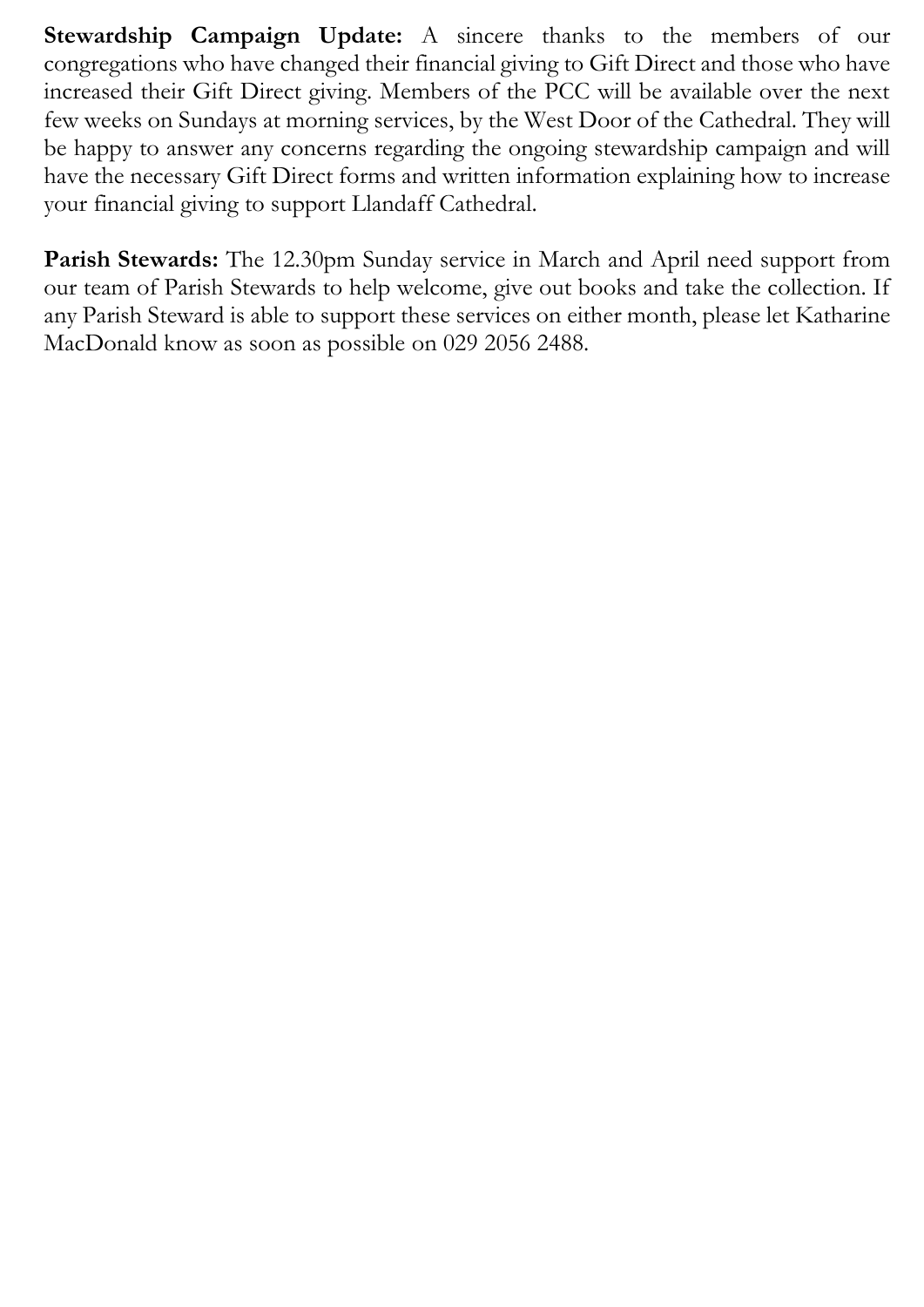# **Next Sunday: 14 January 2018**

# **THE SECOND SUNDAY OF EPIPHANY**

| $7.30$ am           | Said Matins                  |
|---------------------|------------------------------|
| $8.00$ am           | Holy Eucharist               |
| 9.00am              | Parish Eucharist             |
| 11.00am             | Choral Eucharist             |
| 12.30 <sub>pm</sub> | Holy Eucharist (Lady Chapel) |
| 3.30 <sub>pm</sub>  | Choral Evensong              |

# **DURING THE WEEK**

Tuesday 9 January 9.30am Linen & Vestment

# **Weekly Notes**

Notices for the Weekly Notes to be received no later than 9.30am each Thursday. Please contact the Cathedral Office on 029 2056 4554 or office@llandaffcathedral.org.uk

> A printable version of the Weekly Notes is now on the website at **[www.llandaffcathedral.org.uk](http://www.llandaffcathedral.org.uk/)**